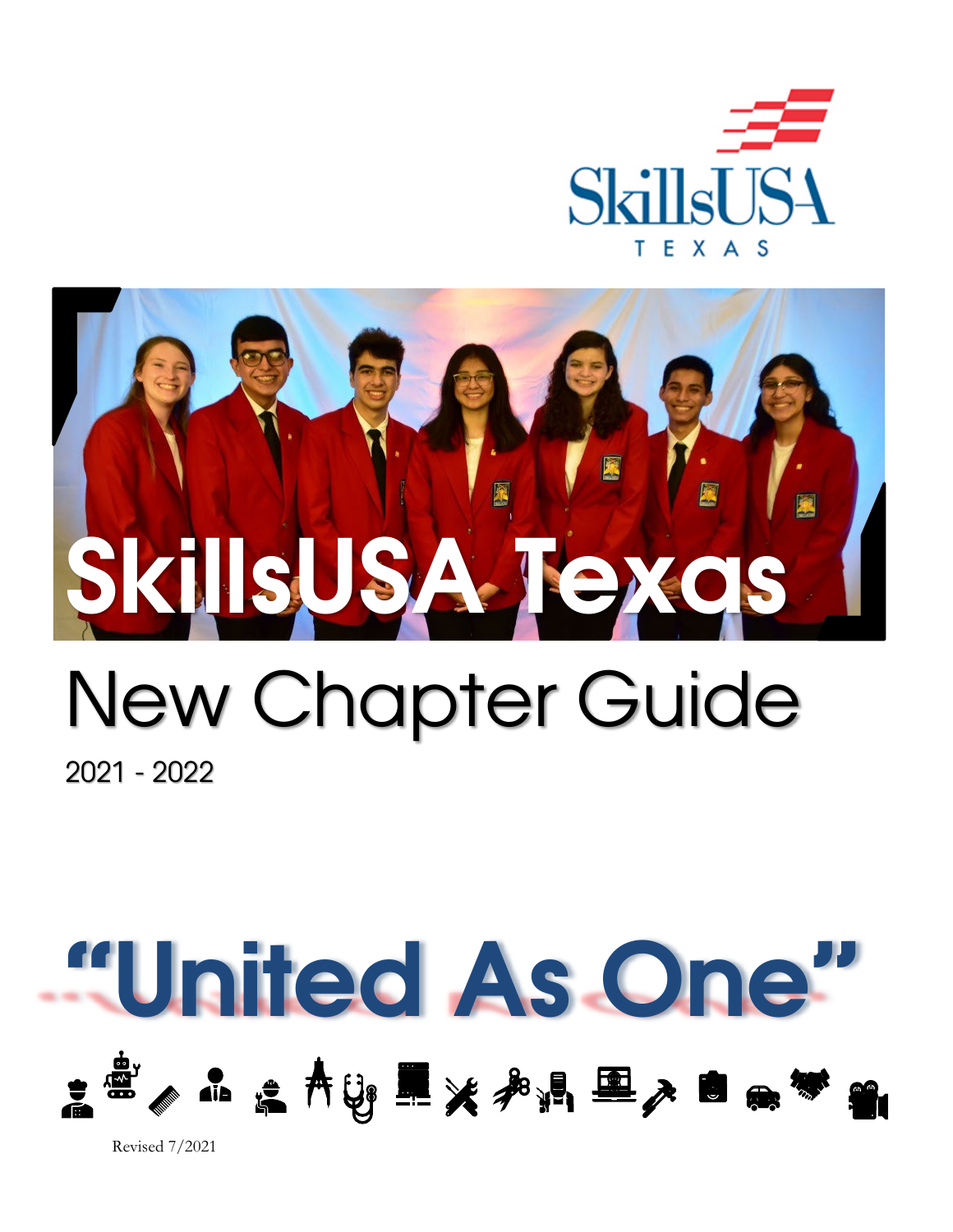# **Forming a SkillsUSA Chapter**

**1**

*School Campus WITHOUT a SkillsUSA National Charter*

*(If you are unsure call 800-444-2297 to verify) These schools will need to complete both steps.*

Campus is new to SkillsUSA, does not have SkillsUSA Texas chapters or a SkillsUSA National Charter:

#### *Documents needed:*

- **Application for Chapter Charter (included in this document)**
- **Local Bylaws (template follows)**
	- 1. Complete the Application for Chapter Charter. (ONE per SCHOOL) Must have 10 joined members for the local chapter/school.
	- 2. Complete the Bylaws for the local chapter/charter. (ONE per SCHOOL) Be sure to complete the blanks in template and customize for your school.
		- a. Students should be part of this process and a vote should be taken to accept this document. Minutes should be taken during your first meeting to establish the SkillsUSA chapter at your school and to adopt the Bylaws. Be sure to save your meeting minutes and all documentation in a safe place.
	- 3. Send the application for charter as one PDF and the bylaws as one PDF: email to [amy@skillsusatx.org](mailto:amy@skillsusatx.org) or fax to 903-887-7981.
		- a. These documents will be on file at the state office. These may be needed when schools are audited.



#### *School Campus WITH a SkillsUSA National Charter, adding a SkillsUSA Texas Chapter*

Campus now has a SkillsUSA National Charter, advisors of a CTE program that has never had a SkillsUSA Texas chapter should complete the following: :

#### *Documents needed:*

- **Petition for Texas Chapter (template follows)**
- 1. Add your training program to the national database at [www.skillsusa](http://www.skillsusa-register.org/)[register.org](http://www.skillsusa-register.org/) or edit the program with the same name if the advisor has left.
- 2. Enter and submit your student membership.
	- a. Log into **www.skillsusa-register.org** and go to Membership.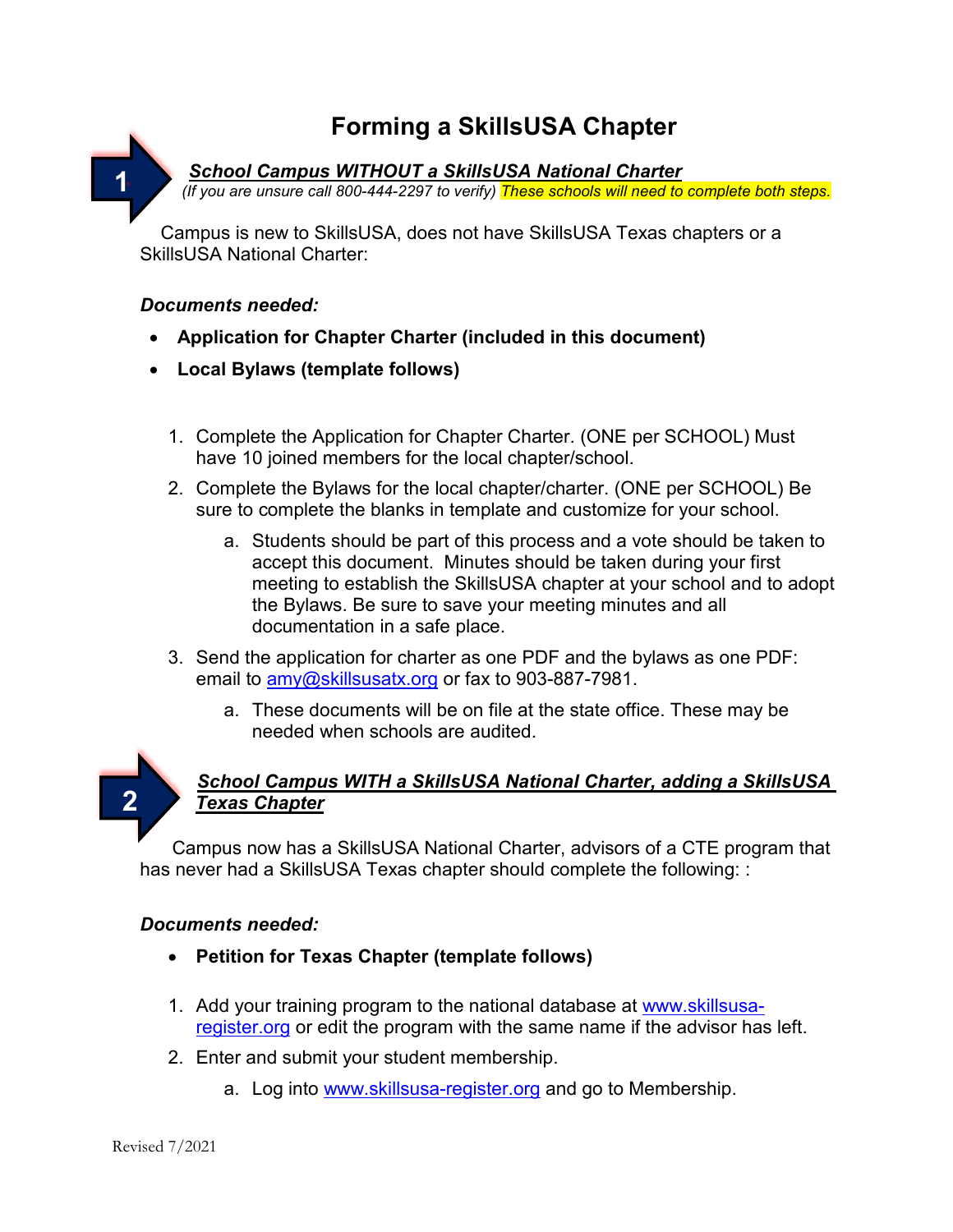- b. Under your school and your training program enter yourself as a professional member (one advisor per Texas Chapter must join) and enter your students.
	- i. Make sure this information is complete and accurate as it will be linked to documents throughout the year for event registrations. Membership must be joined before we are able to process your Petition for Texas Chapter.
	- ii. You can leave your members "unjoined" until you are ready for an invoice. Be aware of deadlines and requirements for competition and your school policies about requesting an invoice. The system will indicate the joined date when you have completed the registration process to the right of each member.
- c. When you click "**join now**" you will receive an invoice that starts with "**M**" to pay *annual* membership fees to: SkillsUSA, 14001 SkillsUSA Way, Leesburg, VA 20176
	- i. Event registration invoices (due per event) will start with an "S" and are due to the State office. "S" invoice payments cannot be combined with "M" invoices. Texas state office cannot except payment for "M" invoices.
	- ii. Make sure the billing information for your school is accurate.
	- iii. Once membership is joined the invoice cannot be changed.
- d. Do not send the state office your joined membership, we will verify online. Email [amy@skillsusatx.org](mailto:amy@skillsusatx.org) when you have joined your chapter members. If all the paperwork is in order you will be assigned a new chapter number that will also be added to the national data base.
- 4. Complete Petition for Texas Chapter. (Must have 7 members per chapter). Be sure to complete the blanks in template and customize for your school.
- 3. Send completed petition/application for Texas chapter as one PDF: email to [amy@skillsusatx.org](mailto:amy@skillsusatx.org) or fax to 903-887-7981.

Perhaps your school has once been affiliated with SkillsUSA Texas and has a charter and possibly a Texas chapter, but has been inactive or you've lost the information, contact the state office and let us check it out for you. We may be able to help you reinstate an inactive chapter with minimal paperwork. As per our SkillsUSA Texas Constitution, Texas chapter numbers **may not** be moved or follow an advisor to a new campus. Chapter numbers may be transferred to a different advisor at the same campus or to a different program. SkillsUSA National Charter numbers will remain with the campus. There is no charge to start a chapter. Please contact us if your campus changed names or locations, or you have moved to a different school.

#### **Questions or Need Help? Call: 903-887-4013 extension 6**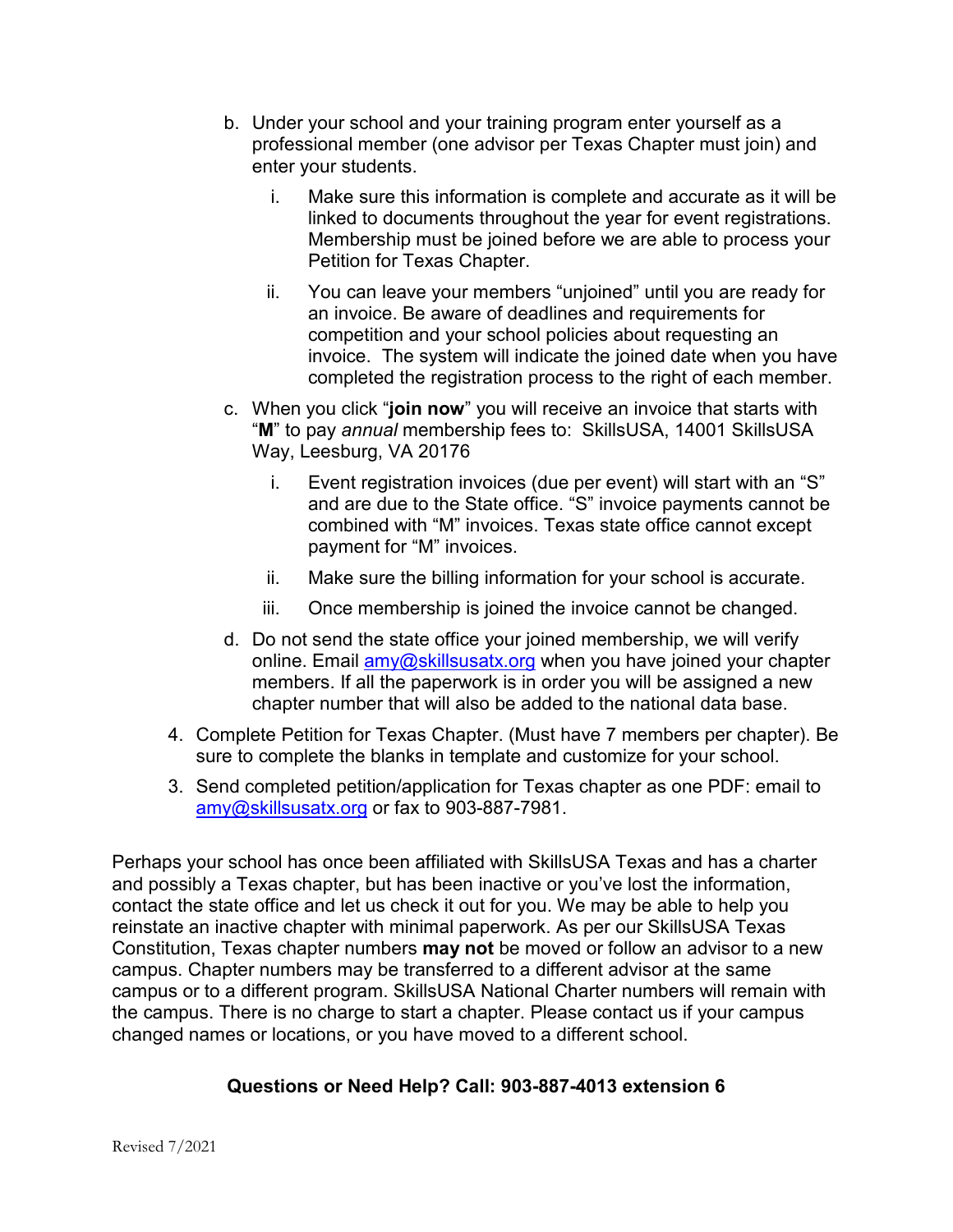### **Know the lingo!**

**SkillsUSA Local Chapter:** The national organization, SkillsUSA, considers the Local Chapter the entire school campus. A campus charter requires 10 joined members. Once a Chapter Charter has been assigned to the campus, you will find your national ID number on the registration site: [www.skillsusa-register.org](http://www.skillsusa-register.org/) 

**SkillsUSA Texas Chapter Number:** The Texas association uses SkillsUSA Texas Chapters for bookkeeping purposes. Each CTE program may apply for individual SkillsUSA Texas Chapters or the entire school may be assigned one SkillsUSA Texas Chapter for the entire school. This all depends on your preferences. Your school business office may prefer one Texas Chapter Number for the campus (all sections/programs) or a Texas Chapter Number for each program. It's all about the budget and how your school wants to handle payments for CTSO events.

**Local Chapter Bylaws**: The Bylaws are for the SkillsUSA National Local Chapter (Charter). This documents covers all sections/programs on the campus. A new set of Bylaw's in **not** required for each Texas Chapter on your campus.

**Petition for Texas Chapter**: Each section/program at a campus with an active SkillsUSA charter can request a SkillsUSA Texas Chapter. You must have a minimum of 7 joined members to start a new Texas Chapter requires a completed petition/application for a Texas Chapter.

**SkillsUSA Texas District Number:** There is a map by county located on our website to verify which SkillsUSA Texas district your chapter or school is located. More detail can be found in Texas Regulations also on our website: [www.skillsusatx.org.](http://www.skillsusatx.org/) This is not the same as your ESC district number.

**TEA approved CTE programs**: the most current list can be found here: [https://tea.texas.gov/academics/college-career-and-military-prep/career-and-technical](https://tea.texas.gov/academics/college-career-and-military-prep/career-and-technical-education/approved-cte-programs-of-study)[education/approved-cte-programs-of-study](https://tea.texas.gov/academics/college-career-and-military-prep/career-and-technical-education/approved-cte-programs-of-study)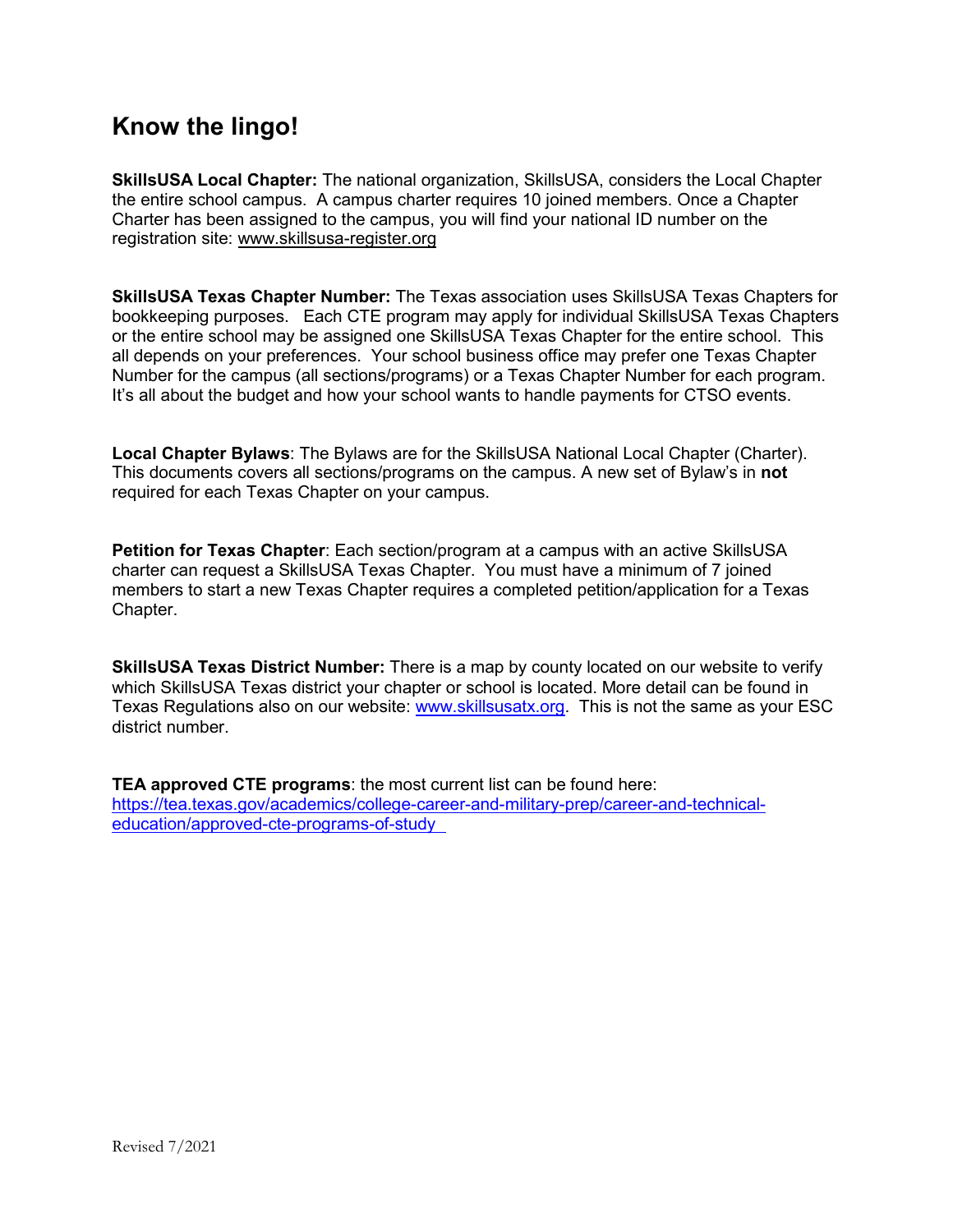

National Form 9 Revised 7/12



# **APPLICATION FOR CHAPTER CHARTER\***

The the contraction of the contraction of the contraction of the Chapter hereby applies for Charter

*(School Name-as appears with TEA)* by the SkillsUSA Texas Secondary Association of SkillsUSA, Inc. We certify that students supporting this Charter are enrolled in bona-fide technical, skilled and service occupations education classes, which may include health occupations, meeting the requirements of the State Plan for Career and Technical Education. It is requested that a Certificate of Charter evidencing affiliation be issued to the above-named school. As required by SkillsUSA, we hereby submit a copy of our bylaws.

| <b>Chapter Advisor</b><br>(name printed)                                                                           | School Administrator (name printed)                                                                                                                                                                                            |
|--------------------------------------------------------------------------------------------------------------------|--------------------------------------------------------------------------------------------------------------------------------------------------------------------------------------------------------------------------------|
| <b>Advisor Signature</b>                                                                                           | <b>Administrator Signature</b>                                                                                                                                                                                                 |
| <b>School Name</b>                                                                                                 | <b>School Address</b>                                                                                                                                                                                                          |
| <b>State</b><br><b>ZIP</b><br>City                                                                                 | Date Submitted                                                                                                                                                                                                                 |
| Advisor Email Address (print clearly)                                                                              | Advisor phone                                                                                                                                                                                                                  |
| <b>School District Name</b>                                                                                        | <b>School County</b>                                                                                                                                                                                                           |
| <b>INSTRUCTIONS:</b><br>Send one copy of this application (saved as pdf) along with                                | <b>FOR STATE USE ONLY</b>                                                                                                                                                                                                      |
| one copy of your charter bylaws (saved as single pdf) to:<br>amy@skillsusatx.org or fax 903-887-7981               |                                                                                                                                                                                                                                |
| * Submission of this application represents an official<br>request by the local Board of Education for educational |                                                                                                                                                                                                                                |
| services to be provided by the State Board of Career and<br>Technical Education in cooperation with SkillsUSA Inc. | DATE: the contract of the contract of the contract of the contract of the contract of the contract of the contract of the contract of the contract of the contract of the contract of the contract of the contract of the cont |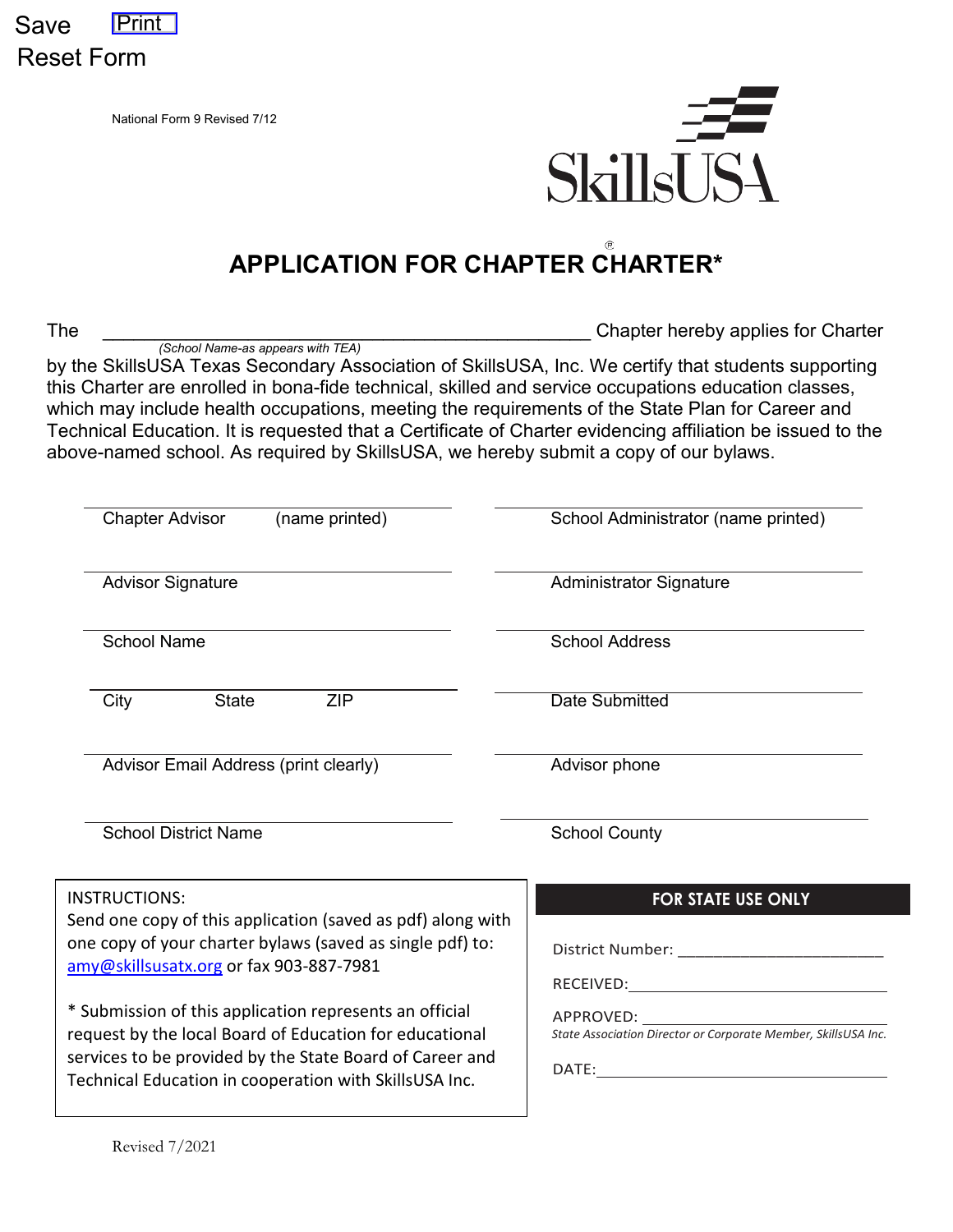# **SkillsUSA Local Chapter Bylaws**

*(School Name-as appears with TEA)*

Bylaws of the **Example 20** and the control of the state of the SkillsUSA TEXAS Association.

#### **Article 1—Name**

The official name of this organization shall be "\_\_\_\_\_\_\_\_\_\_\_\_\_\_\_\_\_\_\_\_\_\_\_\_\_\_\_\_\_\_\_\_\_ SkillsUSA Chapter."

*(School Name-as appears with TEA)*

#### **Article II—Purposes**

The Purposes of this organization are:

- To assist local SkillsUSA members in their growth and development
- To unite in a common bond without regard to race, sex, religion, creed or national origin full- time students enrolled in classes with vocational trade and industrial, technical and health occupations education objectives
- To develop leadership abilities through participation in educational, vocational, civic, recreational and social activities
- To foster a deep respect for the dignity of work
- To assist students in establishing realistic vocational goals
- To help students attain a purposeful life
- To create enthusiasm for learning
- To promote high standards in all phases of occupational endeavor including trade ethics, workmanship, scholarship and safety
- To develop the ability of students to plan together, organize and carry out worthy activities and projects through the use of the democratic process
- To foster a wholesome understanding of the functions of labor and management organizations, and a recognition of their mutual interdependence
- To create among students, faculty members, patrons of the school and persons in industry a sincere interest in and esteem for trade, industrial, technical and health occupations education
- To develop patriotism through a knowledge of our nation's heritage and the practice of democracy
- To emphasize the importance of continuous education consistent to the needs of the individual and the requirements of his or her chosen occupation

#### **Article III—Organization**

**Section 1**. The \_\_\_\_\_\_\_\_\_\_\_\_\_\_\_\_\_\_\_\_\_\_ *(School Name-as appears with TEA)* SkillsUSA Chapter shall be affiliated with the Texas Association of SkillsUSA. The chapter shall operate in accordance with its charter granted by the Texas association.

*Choose Only One of the Section 2's : (depending on your organization structure delete those that do not apply)*  **Section 2.** The \_\_\_\_\_\_\_\_\_\_\_\_\_\_\_ *(School Name-as appears with TEA)* local chapter shall be organized into occupational sections or programs known as the SkillsUSA Texas Chapter. Each section shall complete the Petition for Texas Chapter and submit it to the state office. The section or program is defined as 7 or more members in a single career and technology education class; whose teacher or appointee serves as the section advisor; having an elected set of section officers; and having planned a calendar of activities for the Texas Chapter. (multiple Texas chapters under one school charter)

**OR** 

**Section 2**. The **Section 2**. The **Section 2**. The setting the setting of the local chapter will operate as one unit or Texas Chapter. This local chapter shall complete the Petition for Texas chapter and submit it to the state office. The Texas chapter is defined as 10 or more student members and at least one advisor having an elected set of officers and having planned a local chapter calendar of activities. (one Texas chapter for the school charter)

**Section 3.** Section and chapter activities shall be coordinated by appropriate executive councils.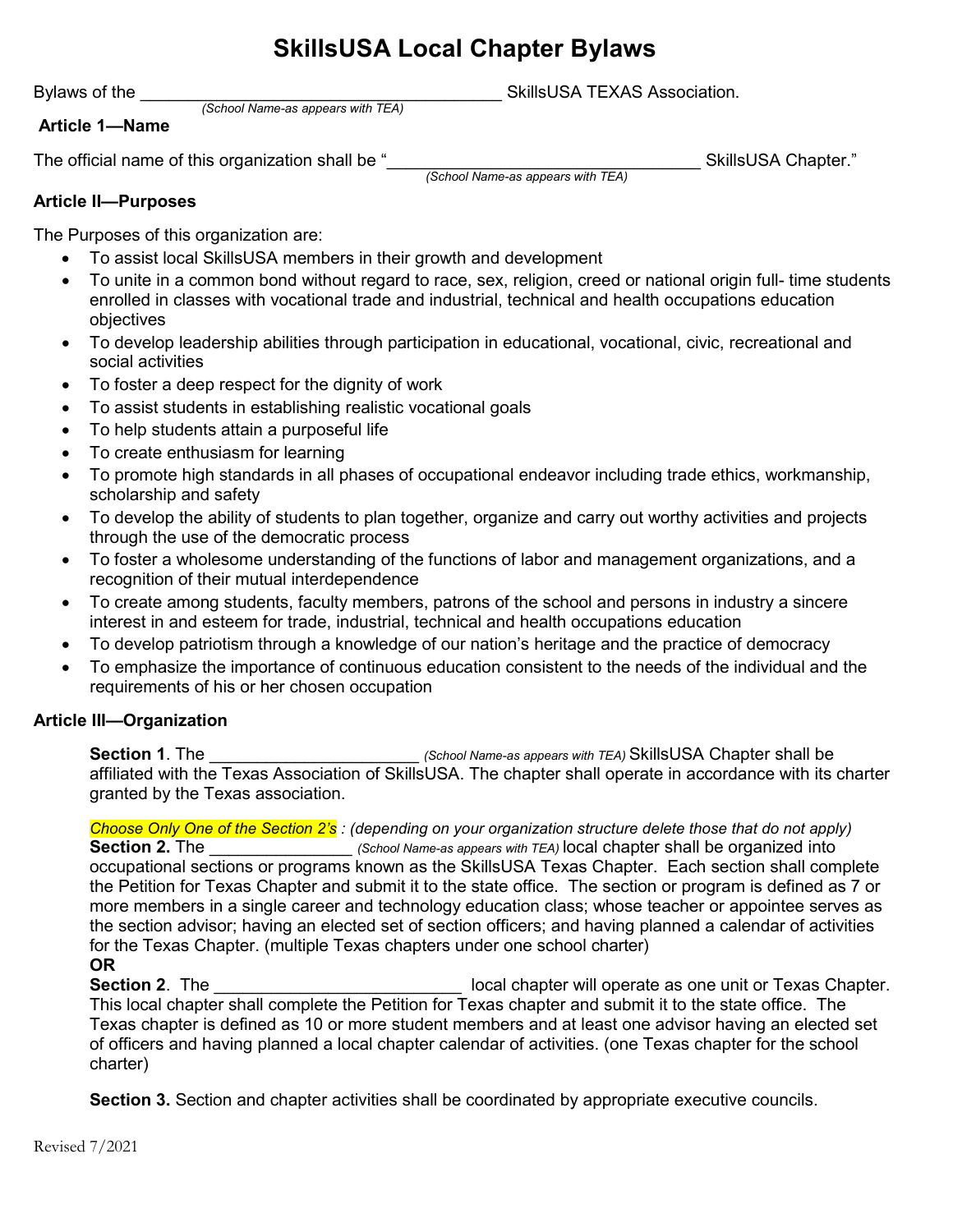**Section 4.** A section advisory council composed of community leaders from education, management and labor shall be appointed by the appropriate school administrator upon recommendation of the section executive council. The advisory council shall provide counsel, advice, and assistance to the section in carrying out section's functions. Equal representation shall be given management and labor. The advisory council shall assist in the administration of the Professional Development Program.

**Section 5.** All section advisors shall be members of a Section Advisor's Committee. They shall meet periodically to discuss SkillsUSA as it relates to the instructional program. Their advice and counsel shall be transmitted to the section executive council(s) through the section advisor.

#### **Article IV—Membership**

**Section 1.** Membership in the chapter shall be open to students enrolled in secondary Career and Technical Education courses or in a coherent sequence of courses to a CTE program in

\_\_\_\_\_\_\_\_\_\_\_\_\_\_\_\_\_\_\_\_\_\_\_\_\_\_\_\_\_\_\_\_\_\_\_\_\_\_\_\_\_\_ *(School Name)*

**Section 2.** Chapter membership shall be open to all students regardless of race, sex, religion, creed, national origin or disabilities, as defined by the Americans with Disabilities Act.

**Section 3.** State and national membership shall be permitted only through the chapter, and all members of the local chapter must be members of the state and national organization.

**Section 4.** Classes of membership that will be recognized are:

- A. **Active Membership**—Students enrolled in a coherent sequence of courses or career major that prepares the student for further education and/or employment related to technology, the health industry, trades or industry and is earning credit toward a high school diploma/certificate or its equivalent.
- B. **Alumni Membership**—Former active members who are no longer enrolled in vocational-technical education. Although alumni members pay dues and may participate at the national level through the Youth Development Foundation of SkillsUSA Inc., they are not eligible to serve as national voting delegates, hold national office or otherwise represent the State Active Association membership in SkillsUSA. Charters may be issued for local and state alumni associations. The Board of Directors approves appointments to the National Alumni Coordinating Committee, which oversees contributions to the SkillsUSA National Alumni Fund, a fund that supports a variety of worthwhile projects for active SkillsUSA members.
- C. **Professional Membership** (High School only)—Persons associated with or participating in the professional development of SkillsUSA as approved by a state association. Such members shall include chapter advisors, teacher educators and supervisors. Professional members will pay dues as established by SkillsUSA, but members will be ineligible to serve as national voting delegates, hold national office or otherwise represent the state association in SkillsUSA.
- D. **Honorary Life Membership**—Individuals who have made significant contributions to the development of SkillsUSA and vocational trade, industrial, technical and health occupations education whose membership has been approved by the chapter executive council upon the recommendation of the chapter. The chapter shall provide membership services.

**Section 5**. A membership year shall be from September 1 through August 31.

#### **Article V—Executive Councils**

**Section 1.** There shall be an executive council for each local chapter (the entire school) consisting of president, vice president, secretary, treasurer, parliamentarian, and the president of each organized section.

**Section 2**. There shall be an executive council for each organized section with no less than three officers deemed appropriate by section members.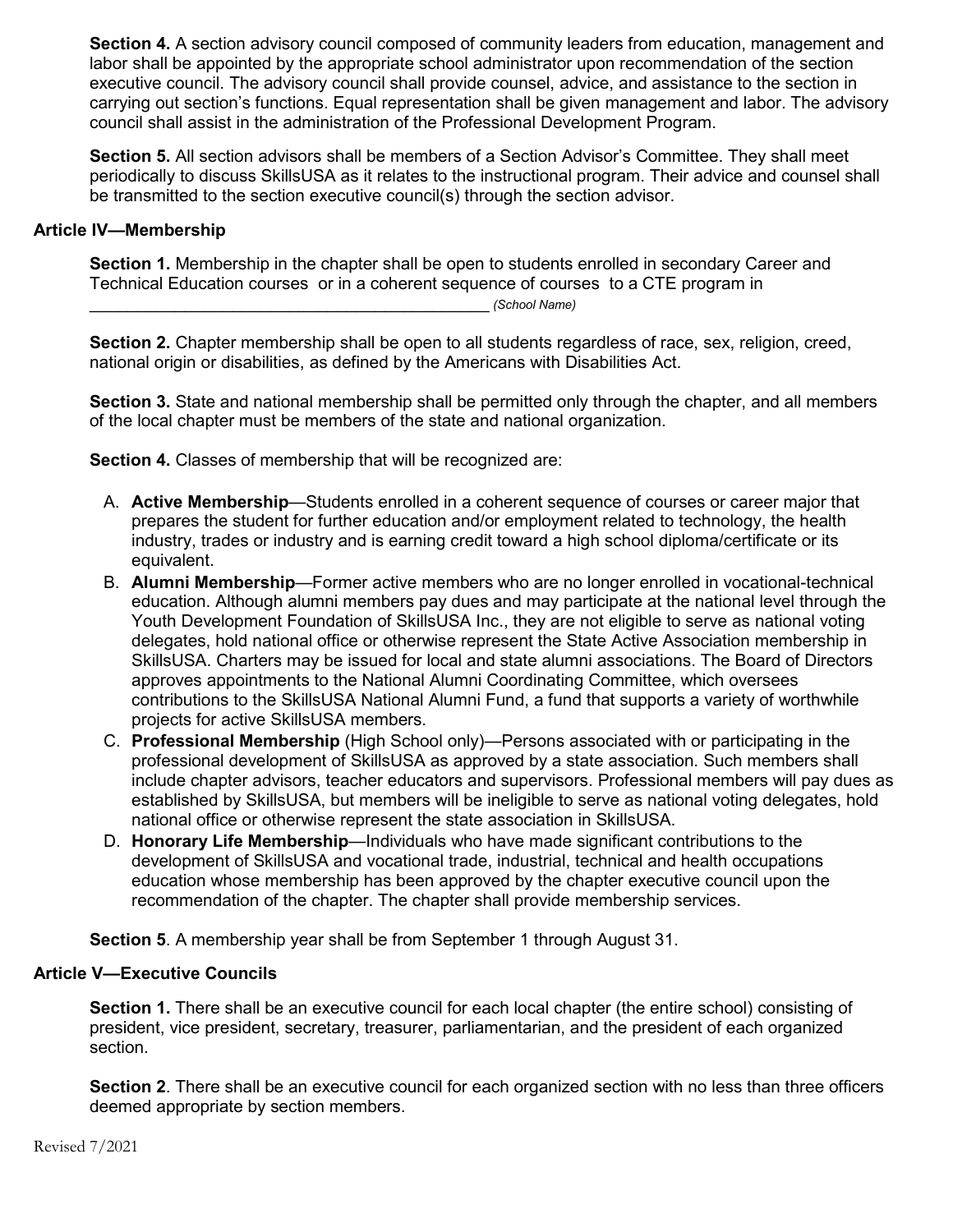**Section 3**. The chapter and section officers of (school) SkillsUSA shall be nominated and elected by ballot at the first regular business session or chapter meeting of each school year. A majority vote of the active members shall be necessary to elect an officer.

**Section 4.** The presidents and vice presidents of the sections and the chapter advisor shall be the chapter executive council and shall coordinate overall chapter activities. They shall elect their own officers.

#### **Article VI— Chapter Meetings**

**Section 1**. Regular section meetings shall be held during the school year.

**Section 2.** Several section and chapter meetings shall be held during the school year.

**Section 3.** The appropriate executive council shall meet in advance of every section or chapter meeting.

**Section 4.** Parliamentary procedure of all meetings will be governed by Robert's Rules of Order, Newly Revised.

#### **Article VII—Finances**

**Section 1.** The chapter will be responsible for collecting and paying state and national SkillsUSA dues, according to the number of individual members claimed in each membership classification.

**Section 2.** The chapter advisor and the section advisor shall be responsible for the finances and will upon request furnish an annual audit to the state SkillsUSA director and the membership.

#### **Article VIII—Voting**

**Section 1.** SkillsUSA members shall exercise their franchise through voting delegates at district and state conferences. Each organized local chapter (school) shall elect one delegate and one alternate to the SkillsUSA Texas House of Delegates and an additional voting delegate for each ten or any fraction thereof, members who have paid their state and national dues.

**Section 2**. Each active member in good standing shall have the right to cast his or her vote concerning all section and chapter business and election of officers.

#### **Article IX — Logo, emblem and colors**

The logo, ceremonial emblem and colors of SkillsUSA shall be that of the national organization. The wearing or use of the logo, emblem and colors will be governed by the national organization.

#### **Article X—Amendments**

The chapter bylaws shall be amended as follows:

- A. All proposed amendments to these bylaws shall be submitted in writing to the local chapter's (school) Executive Council.
- B. If the Executive Council passes the proposed amendment or an amended form of the proposed amendment by a majority vote, and the membership votes by two-thirds majority for the amendment, it shall be effective.

#### **Article XI—Rules, regulations and bylaws**

**Section 1**. Such rules, regulations and bylaws as are deemed necessary for the proper conduct of this organization shall be adopted.

**Section 2.** No rules, regulations or bylaws shall be adopted that are contrary to these Bylaws.

| Submitted by (print): | Date | to amy@skillsusatx.org or fax 903-887-7981 |
|-----------------------|------|--------------------------------------------|
|                       |      |                                            |